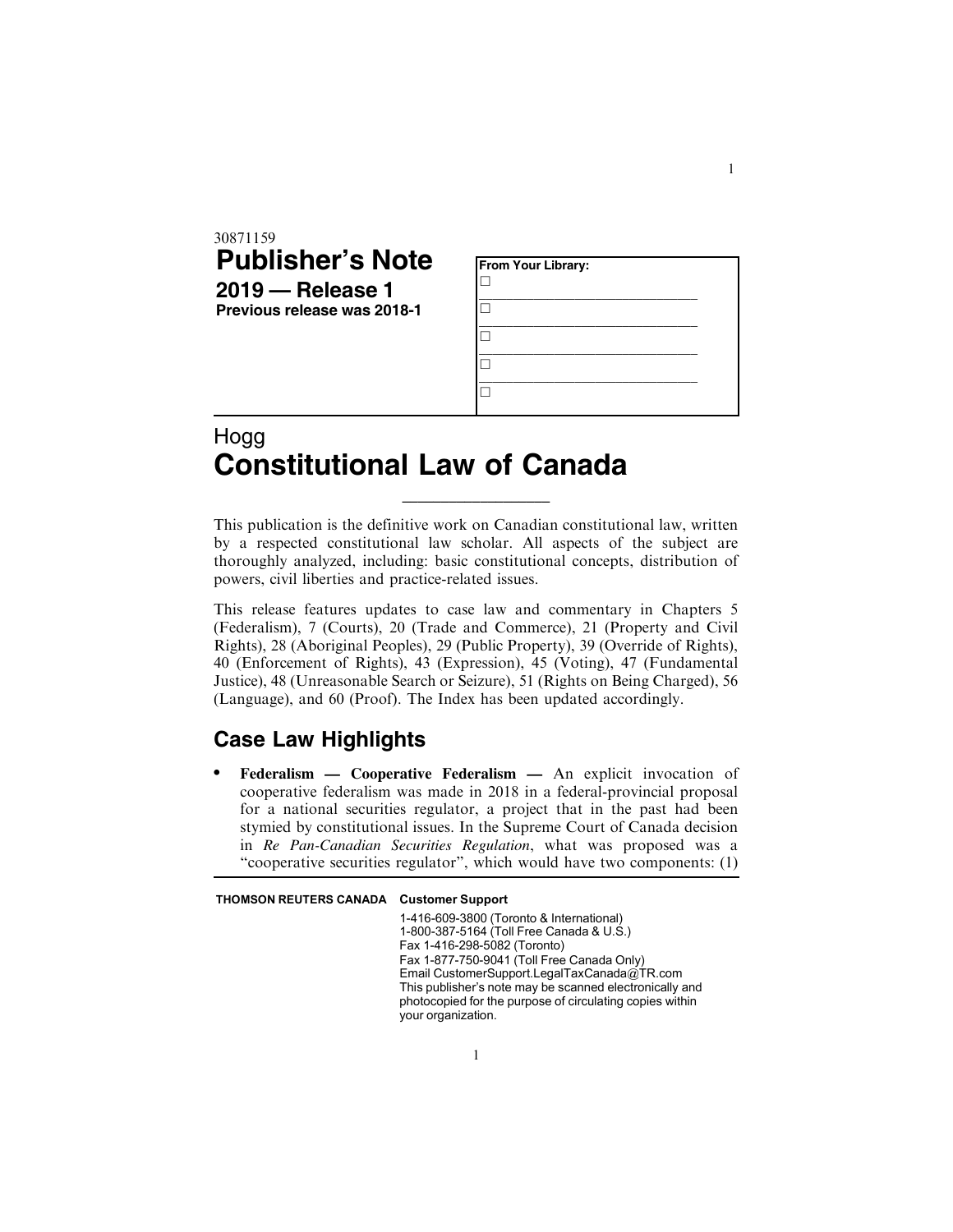a uniform provincial securities act, which would be broadly similar to existing provincial securities acts, and which would be enacted by all provinces participating in the cooperative system; and (2) a federal act aimed at preventing and managing "systemic risk", establishing criminal offences relating to securities markets, and creating a national securities regulator. Aside from the federal power over systemic risk, the national securities regulator would derive its regulatory powers by delegation from the provinces in their uniform securities acts; the national securities regulator would become the sole regulator in the participating provinces.

- . **Aboriginal Peoples Section 35 Duty to Consult Aboriginal People —** In *Mikisew Cree (No. 2)* (2018), the Mikisew Cree First Nation argued that the Crown in right of Canada was under a duty to consult the First Nation before Parliament enacted environmental legislation that had the potential to adversely affect the First Nation's treaty rights to hunt, trap and fish. The majority of the Supreme Court held that the duty to consult did not apply to the "law-making process". It was not appropriate to "transpose a consultation framework and judicial remedies developed in the context of executive action into the distinct realm of the legislature.... [T]he lawmaking process does not constitute 'Crown conduct' that triggers the duty to consult." It followed from the majority opinion that legislation could not be challenged on the ground that a duty to consult had not been fulfilled.
- . **Expression Access to Courts Restrictions on Reporting —** "Informer privilege" arises when police receive information under a promise of confidentiality. Such a promise can be explicit "or can arise implicitly from police conduct that would 'have led a person in the shoes of the potential informer to believe, on reasonable grounds, that his or her identity would be protected. There are two related reasons for protecting the identity of an informer. First, the informer is likely to be at risk of serious danger if his or her cooperation with the police becomes known. Second, in reliance on the shield of informer privilege, other persons may be willing to come forward with information for the police.
- . **Voting Section 3 of Charter —** In *Frank v. Canada* (2019), the Canada Elections Act's disqualification from voting of citizens who have been absent from Canada for five years was struck down by the Supreme Court of Canada. The two plaintiffs in the case were Canadian citizens who lived outside Canada and had attempted to vote in the Canadian federal election of 2011. They were both notified that that they were not entitled to receive a ballot because they had been residing outside Canada for more than five years. They brought the case to challenge the constitutionality of their disqualification. They were successful in the Supreme Court. Wagner C.J., who wrote for the majority, pointed out that a citizen's right to vote was guaranteed by s. 3 of the Charter, and s. 3 "tethers voting rights to citizenship, and citizenship alone. The Charter does not mention residence."